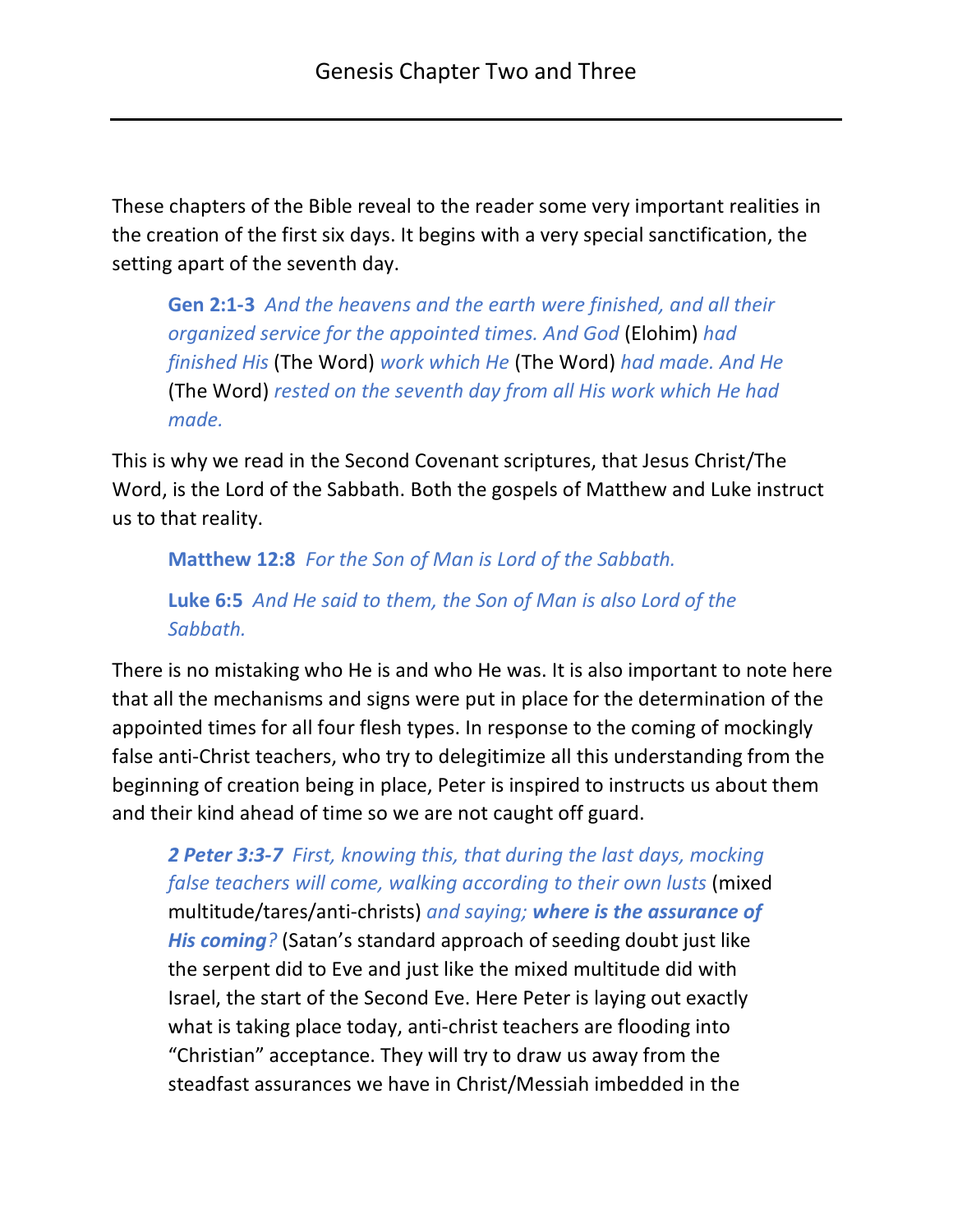scriptures and in creation. With that in mind look how Peter counters what they will be teaching) *For since the fathers fell asleep* (Abraham, Isaac, and Jacob; a long time ago, who had personal relationships with The Word/Yehovah and kept His appointed times of meeting) *all things remain constant from the beginning of creation* (no changes to the assurances written into the heavens and the earth as to the Plan of Salvation depicted through the annual Appointed Times and Their rehearsals)*. For this is hidden from them by their willing it so, that heavens were of old, and earth by water and through water, being held together by the Word of God, through which the world which then was, perished. However, now, assuredly as the heavens and earth are maintained by the Word of God/Elohim there is also a fire reserved for the Judgment Day and the next destruction of ungodly men.*

The Plan of Salvation and thus all the assurances of His coming again, as well as His purpose has not been altered or changed in the heavens or on the earth as to how we see the imbedded signs in creation to keep Their appointed times of meeting with Them in every yearly cycle. We will always know when Their annual rehearsals are, for we are instructed that our Savior will never leave nor forsake us and is the same yesterday (FMC), today (SMC), and forever (The Kingdom). All is as it was at the beginning of creation for the four flesh types to acknowledge their appointed times as witnesses in creation for the Elohim.

**Gen 2:3-6** *And God* (Elohim) *blessed the seventh day and sanctified it*  (set it apart from the other six*); because on it He* (The Word) *rested from all His* (The Word) *work which God* (Elohim) *had made in creation. These are the births of the heavens and the earth when they were created in the day* (that is the heavens of day 2 being talked about here) *the Lord* (Yehovah) *was making earth and heavens. And every shrub of the field was not yet on the earth, and every herb of the field had not yet sprung up for the Lord* (Yehovah) *God* (Elohim) *had not yet started the rain* (cycle) *on the earth* (the plants were started in the second half of day three. First part of the day was dark; evening/night, and when the light came in the morning/day, the plants were now set to germinate with that once the water was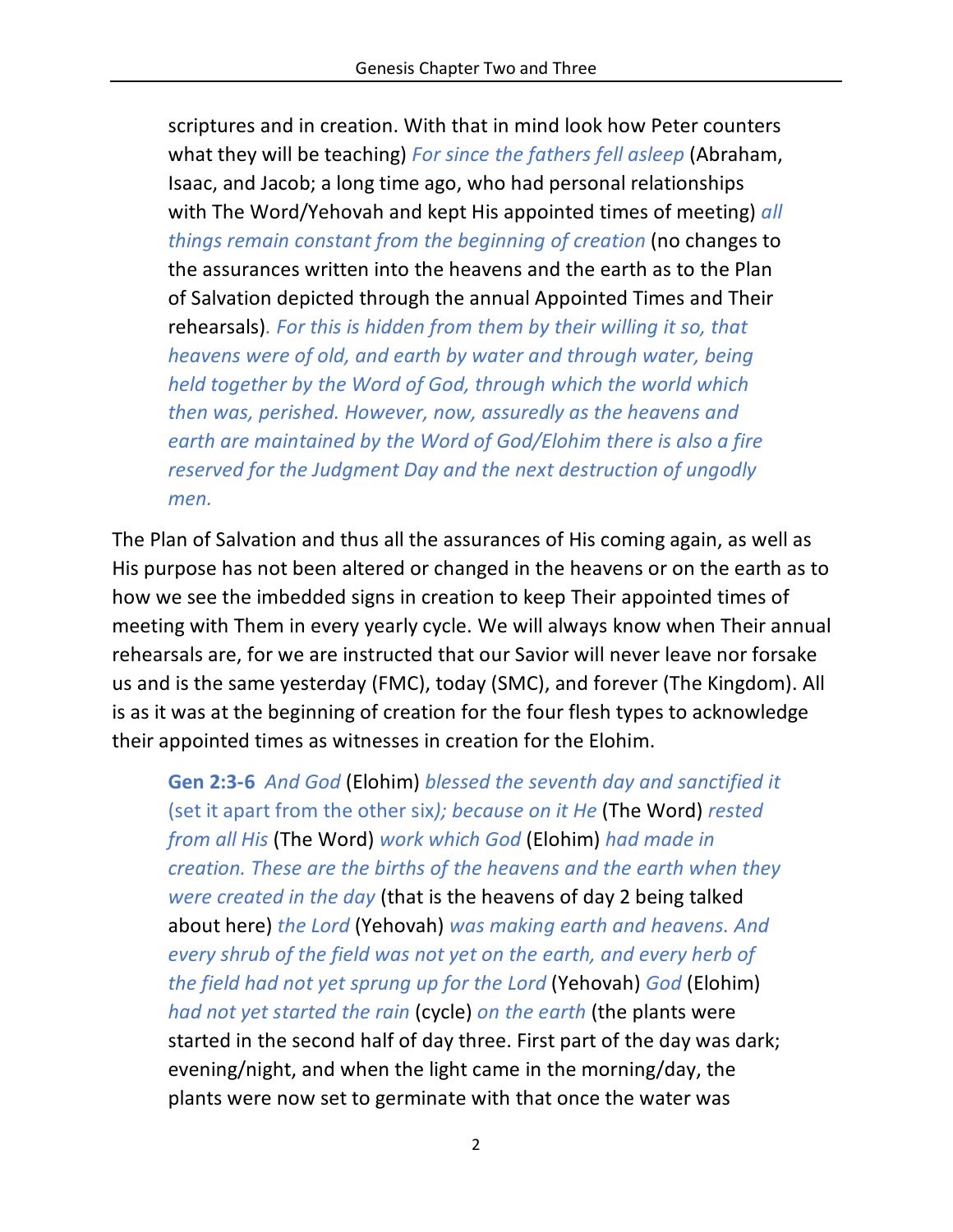added later in that portion of the day) *and there was no man to till the ground* (until day 6)*. And a tender mist went up from the earth and watered all the countenance of the ground.*

**Gen 2:7** *And the Lord* (Yehovah) *God* (Elohim) *formed the man from the dust of the ground, and blew into his nostril's life-giving "spirit of man" and man became a living being.* (In the image and likeness of the Elohim).

**Gen 2:8-9** *And the Lord* (Yehovah) *God* (Elohim) *planted a protected garden, to the east; and He* (The Word) *put the man whom He* (The Word) *had formed there. And out of the ground the Lord* (Yehovah) *God* (Elohim) *made to spring up every tree that is pleasant to the sight, and good for food; the tree of life-giving spirit was also in the middle of the protected garden; also, the tree of the cunning knowledge of good and evil* (knowledge which breaks into pieces and makes them good for nothing).

This is very important for only fruit bearing trees grew in the protected garden of Eden. That pattern would continue as to being protected into the nation of Israel's future laws and rules.

**Deut 20:20** Only that which you know not to be a fruit tree, it you may destroy, and may cut it down…"

Then **Gen 2:10-14** is a geography lesson of the four rivers.

**Gen 2:15-17** *And the Lord* (Yehovah) *God* (Elohim) *took the man and put him in the protected garden of Eden, to serve it and to guard and maintain it from loss.* (If you remember from the first segment about the angelic creation many of them had the same qualifying responsibilities on the earth, which was called in its entirety Eden at that time.) *And the Lord* (Yehovah) *God* (Elohim) *set down the rules saying to the man, of every tree of the protected garden surely you may eat;* (every tree bore fruit) *but of the tree of the knowledge of good and cunningly evil you shall not eat from it; for in the day of your eating from it, you will have killed yourself.* (suicide)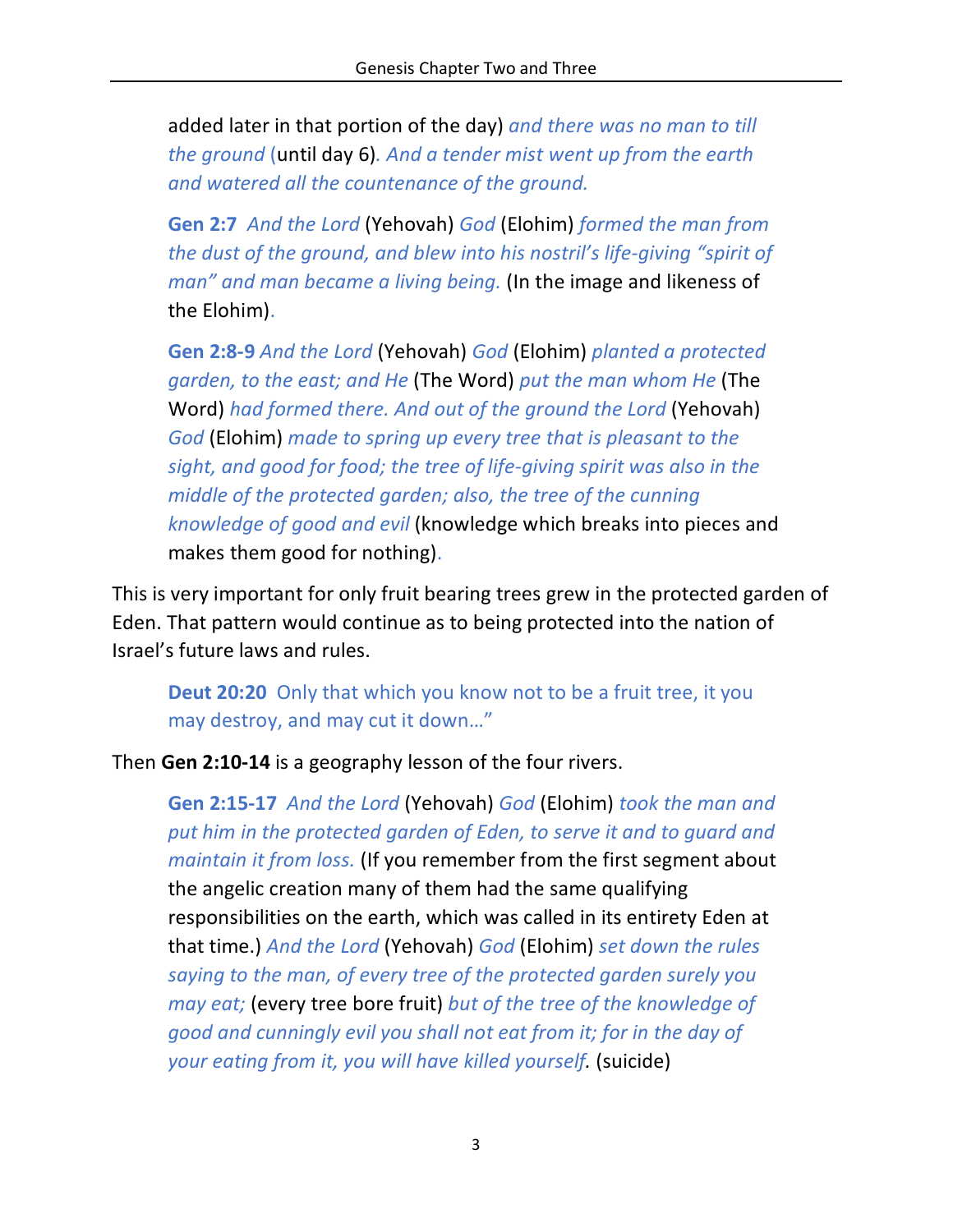How simple of a rule is that? No possible misunderstanding it in any way. Adam had received this from God/Elohim and in turn taught it to Eve later. It does not appear there were many don'ts. This appears to be a pretty simple life. Since they had no need of clothing, one can assume the weather was perfect and certainly there were no frustrations as to where the next meal would come from either.

**Gen 2:19** *And the Lord* (Yehovah) *God* (Elohim) *formed every animal of the field, and every bird of the heavens out of the ground, and brought* (them) *to man, to see what he would call* it (obviously there was a language in place at this time)*. And all that the man might call it, each living body, that was its name.*

Verse 20 summarizes verse 19, but there was no helpmate comparable to Adam. We are about to see an amazing pattern start here in the relationship between the first Adam and first Eve. It will be utilized to bridge the physical to spiritual understanding of the basic tenet of the Second Marriage Covenant scriptures. It will become the very focal point of it.

**Gen 2:21-22** *And the Lord* (Yehovah) *God* (Elohim) *caused a deep sleep to fall on the man, and he slept. And He* (The Word) *took one of his ribs, and closed up the flesh underneath.* (It is interesting that there are 12 ribs on each side and 24 in total. Twelve plays a significant part in the history of Israel and in the lunar cycle of years and much more.) *And the Lord* (Yehovah) *God* (Elohim) *formed the rib which He* (The Word) *had taken from the man into a woman, and brought her to the man.* 

No doubt here is where the  $x/y$  chromosomes of men were reconfigured as  $x/x$ for women. *Here is a big deviation from the norm set in creation as to everything coming from the dust of the ground*. Here we see Eve being formed from Adam's rib. No other female came from the male of the species. The question should be screaming to us, "*Why?*" Because if a Second Adam is needed, it will become very important to the spiritual pattern between Him and a Second Eve. Hind sight is 20/20 as the saying goes. We know there is a Second Adam mentioned in scriptures like: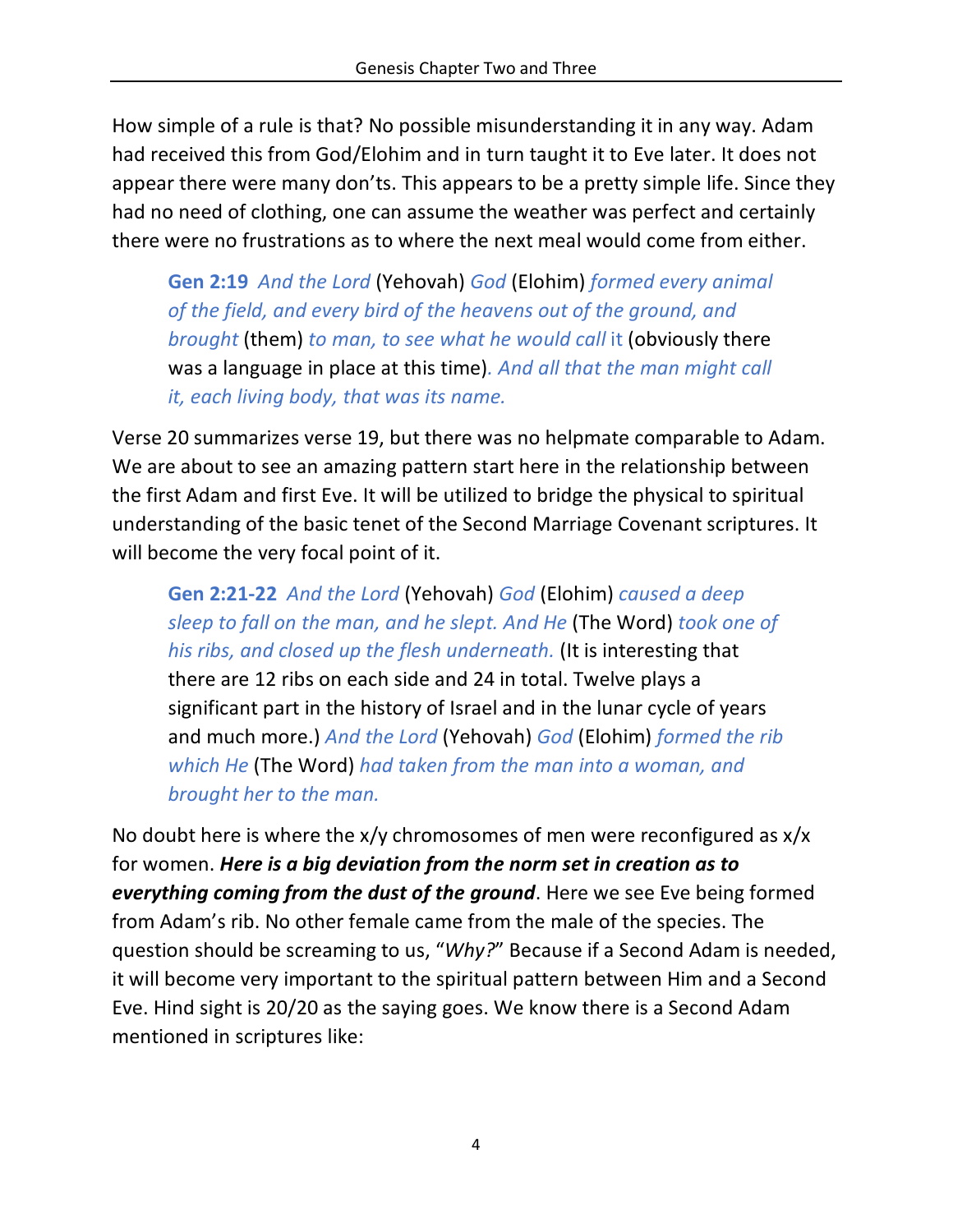**I Cor 15:45** *So also it has been written, the first man, Adam, became a living soul/being, the last* (Second) *Adam, became a life-giving spirit.*

Did we get that? **Our Savior fulfills the purpose of the tree of life-giving spirit, in the protected garden of Eden**. Please do not lose sight of that when looking to the purpose of the tree in the middle of the protected garden.

**John 14:6** *Jesus said to him, "I am the way, the truth, and the life. No one comes to the Father except through Me.*

Paul explains this to us as **"a great mystery"** about our relationship with our Husband/Savior, Jesus Christ/The Word.

**Ephesians 5:30-32** *For we are members of His* (Christ's) *body, of His flesh, and of His bones. For this a man shall leave his father and mother, and shall be joined to his wife; and the two shall be one flesh. This mystery is great, but I speak as to Christ and as to the Church.*

Please never lose sight of these awesome patterned truths. They are our life. We will talk of them often in the Plan of Salvation.

**Gen 2:23-25** *And the man said, this now at the last, is bone of my bones, and flesh from my flesh. For this shall be called Woman, because this has been taken out of man. Therefore, a man shall leave his father and mother, and shall cling and hold fast to his wife; and they shall become one flesh. And they were both naked, the man and his wife, and they were not ashamed* (because there were no perverted sexual thoughts in them to contradict what the Elohim had made pure and good).

## **Genesis Chapter Three**

**Gen 3:1-3** *And the serpent* (whispering prognosticator) *was cunningly smooth, more than any other animal of the field which the Lord* (Yehovah) *God* (Elohim) *had made. And he asked of the woman, is it so that God* (Elohim) *has said you shall not eat from any tree of the garden?* (Please notice the tact here, how cunningly smooth he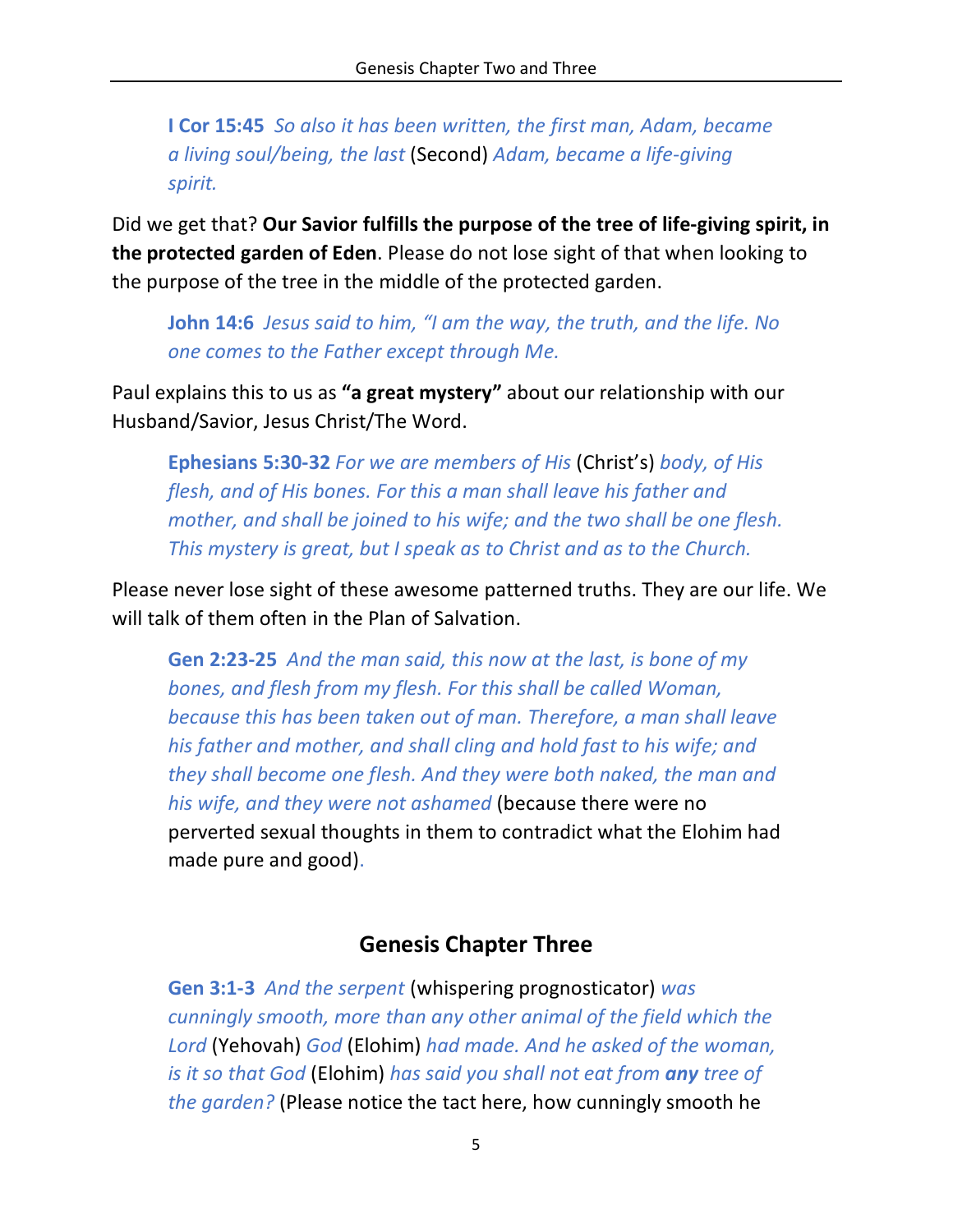sounds in a correct translation. This whispering prognosticator looks upon Eve as an easy target. This is to get her vanity going. The structure of the sentence is to put her off guard, by letting her correct his fake assumption so she is on the high ground. Then comes the kill.) *And the woman said to the serpent, of the fruit of the trees of the protected garden we may eat, but of the fruit of the tree which is in the middle of the protected garden, God* (Elohim) *had said*  (through her husband to her)*, you shall not eat of it, nor shall you touch it, lest you die.* (Interesting that both trees are located in the middle of the garden. If you see one, you must be able to see the other).

Now comes the slick little prognosticators response and a very clear choice is being laid out to her.

**Gen 3:4-5** *And the serpent said to the woman, you shall not surely die, for God* (Elohim) *knows that in the day you eat of it, then your eyes shall be opened and you shall be as God* (Elohim)*, knowing good and evil.*

So, what didn't he say would happen? The little slickster left out the fact that she would have killed herself, being now subject to certain death. He told her the absolute truth! In the day she eats it God (Elohim) knows her eyes would be open knowing good and evil as God (Elohim). That is the same methodology that Satan used on Christ after 40 days and nights of fasting (**Matthew 4:1-11**). He continually quoted Him truth, *but completely out of context*, just as the serpent did here to Eve. His tactics have not changed. He will always start with a little flattery and a false supposition. Then he'll bring in doubt and twist the truth around. He does this in our age through his minions; whispering, cunningly smooth prognosticators, who abound running to and fro looking for as many Eves as they can find.

**Gen 3:6** *And the woman saw that the tree would be good for food, and that it was delightful to the eyes* (our eyes are still prejudiced to beauty)*, and the tree was something to be longed for* (recklessly desiring)*, to make one able to consider all options* (don't take God's simple commands at face value)*. And she took of its fruit and ate.*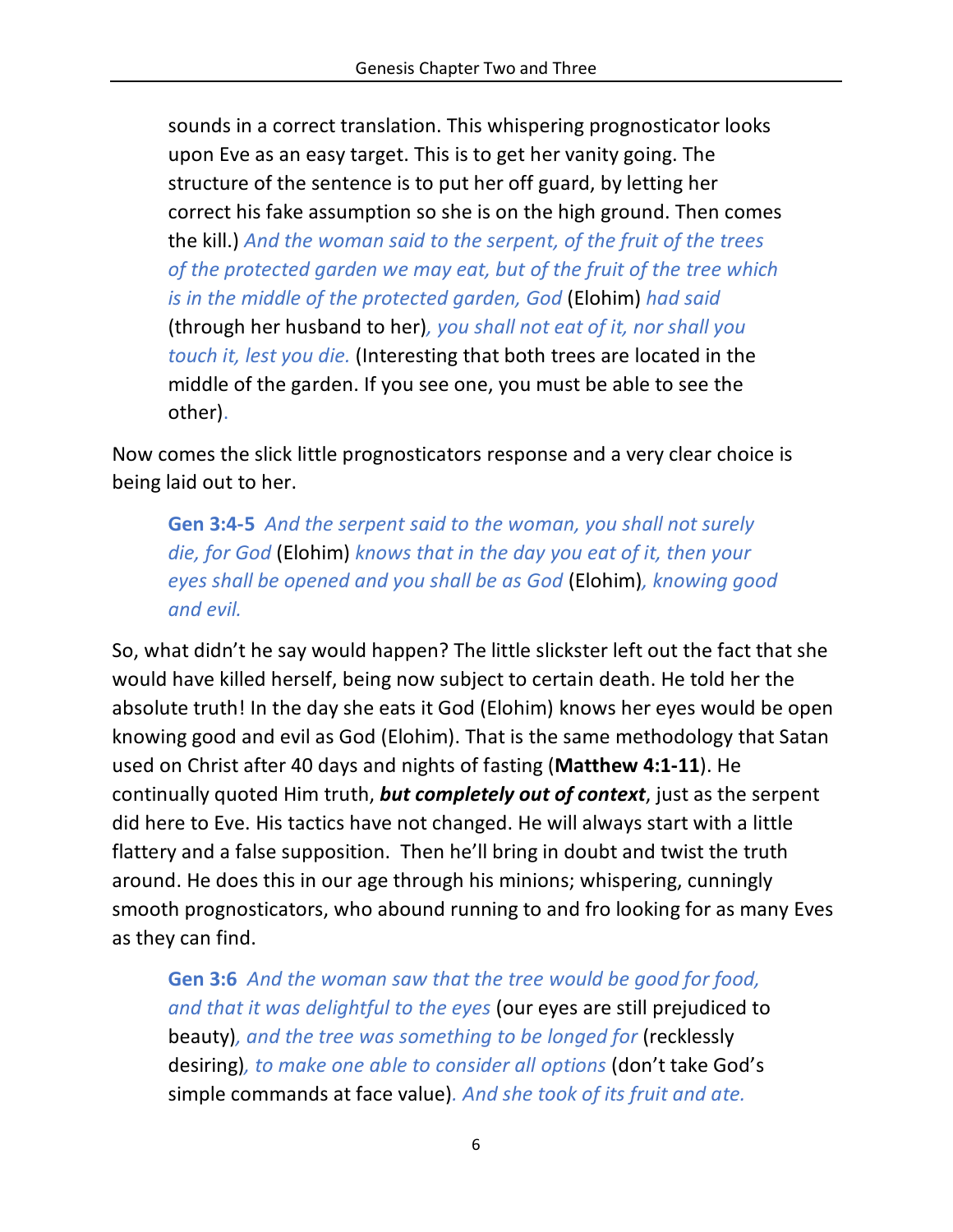Now we have patterns and patterns and more patterns to come! The Elohim teach us understanding through patterns in creation and patterns in scripture. Paul instructs us to this very thing in **2 Corinthians 11:2-3**.

**2 Cor 11:2-3:** *For I am jealous over you with a jealousy of God. For I have betrothed you to one Husband that I may present you a chaste virgin to Christ* (Not letting interlopers in)*. But I fear, lest somehow as the serpent deceived Eve by his cunning craftiness so your minds may be corrupted from the purity of Christ."* 

How? Verse 4, by someone coming and preaching a different Christ and then you receive a different spirit through putting up with his prognosticating. So, let's not be too hard on mother Eve! Many have done what Paul explains here and he equates it to the same thing of Eve. Her big mistake was allowing another to come between her and her husband's instructions.

## *The big question to be asked is; where was her husband, Adam?* Paul tells Timothy in **1 Timothy 2:14**

## **I Tim 2:14** *And Adam was not deceived, but the woman being deceived, had gone to be in violation* (of God's command)*.*

We are now going to read about the real final tragedy in this very sad development. Finishing up verse 6.

## **Gen 3:6** *… And she also gave to her husband with her, and he ate.*

What a total abrogation of responsibility by Adam. He had first hand instruction from God (The Word) not to even touch the fruit of this tree. Why, is irrelevant to know, it is enough to know that he too would surely die now. His first act should have been to correct his wife for breaking God's command. His next action should have been to contact God and seek Their forgiveness for Eve and himself, taking full responsibility. Instead he throws his wife and God under the bus as we will see, and it only goes downhill from there.

**Gen 3:7** *And both of their eyes were opened, and they recognized they were naked; and they sewed leaves of the fig tree and made waist belts for themselves.*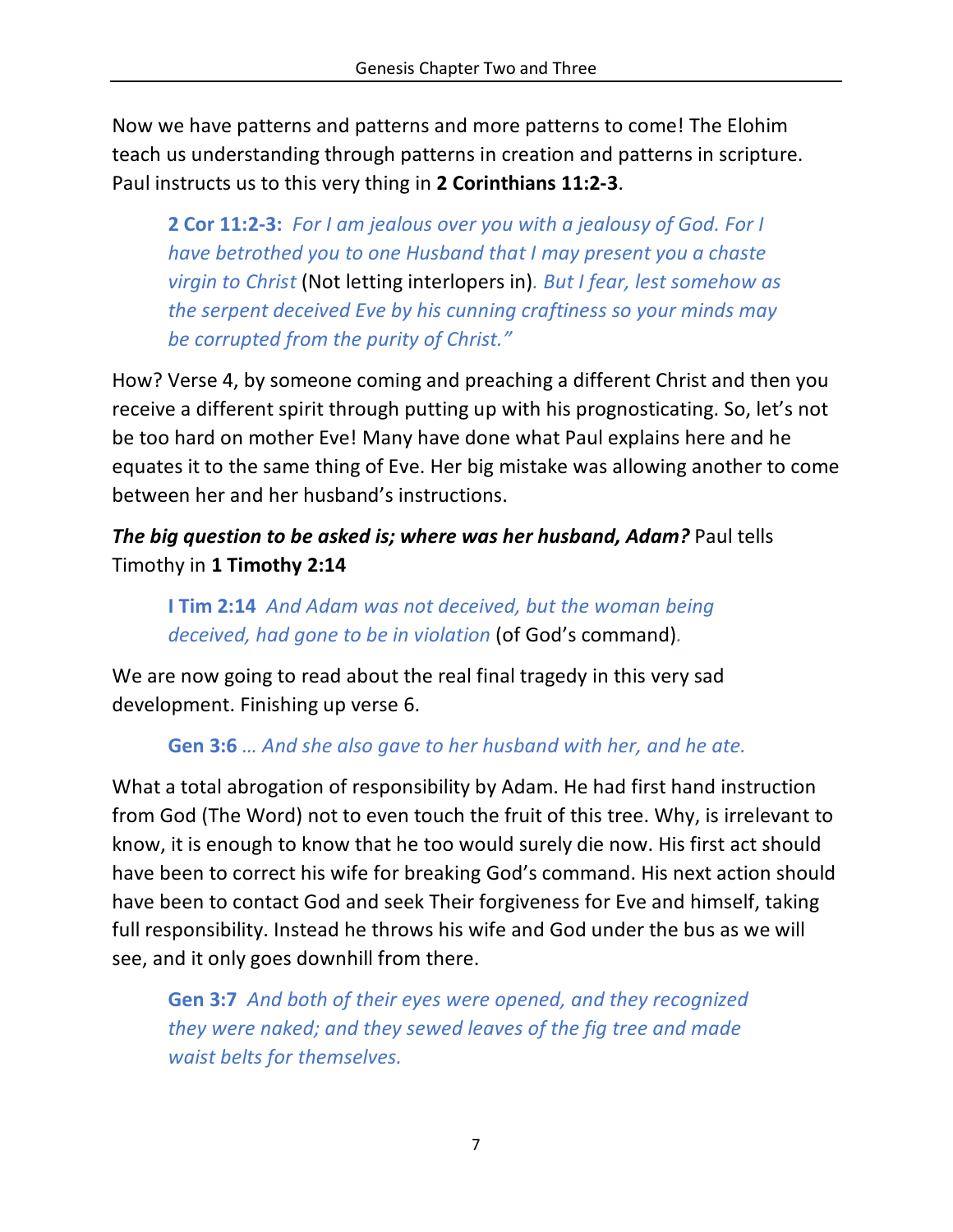The very first thing "the prince of the power of the air" broadcast to them was **shame**. That is a very powerful tool in deception. What was pure and good was now shameful and indecent and needed to be covered. That has carried on to this very day with the pervert Satan continually broadcasting such things into the minds of men and women. Evil is good and good is evil!

Take note please, that we have something new here. Who taught them to sew? They had no need of such things, for they needed no tent to keep out of bad weather for there was none, and they had no need of clothing. This was obviously part of their new ability to consider all options. That would have taken them away from their prescribed duties in the garden. **They were making choices based on their own understanding, and entertaining new thoughts such as fear, guilt, and the lot.**

**Gen 3:8-12** *And they heard the sound of the Lord* (Yehovah) *God*  (Elohim) *walking up and down* (had legs) *in the garden at the breeze of the day. And the man and his wife hid themselves from the face of the Lord* (Yehovah) *God* (Elohim) *in the middle of the trees of the protected garden.* (That is a new relationship between them and God) *And the Lord* (Yehovah) *God* (Elohim) *called to the man and said to him, where are you? And he said, I have heard your sound in the garden, and I was in dread, for I am naked, and I hid myself. And He*  (The Word) *said, who told you that you were naked? Have you eaten of the tree of which I* (The Word) *commanded you not to eat?* (This must have saddened the Elohim very much, but They always have contingencies, for They are Creators). *And the man said, the woman who You gave to be with me, she has given to me of the tree, and I ate.*

Adam's cowardice screams to the heights of the heavens. He did not take one iota of responsibility for what had taken place. This is the result of ingesting the fruit of the tree of the knowledge of good and evil, which in large measure, is the mindset of Satan; his way of doing things. Not only did Adam blame his wife Eve, his helpmate in all things to whom he was to cling to, he blames the US, the Elohim, represented by the person of The Word for giving him the woman in the first place. So, it's Your fault as well as hers is his thinking. Not accepting the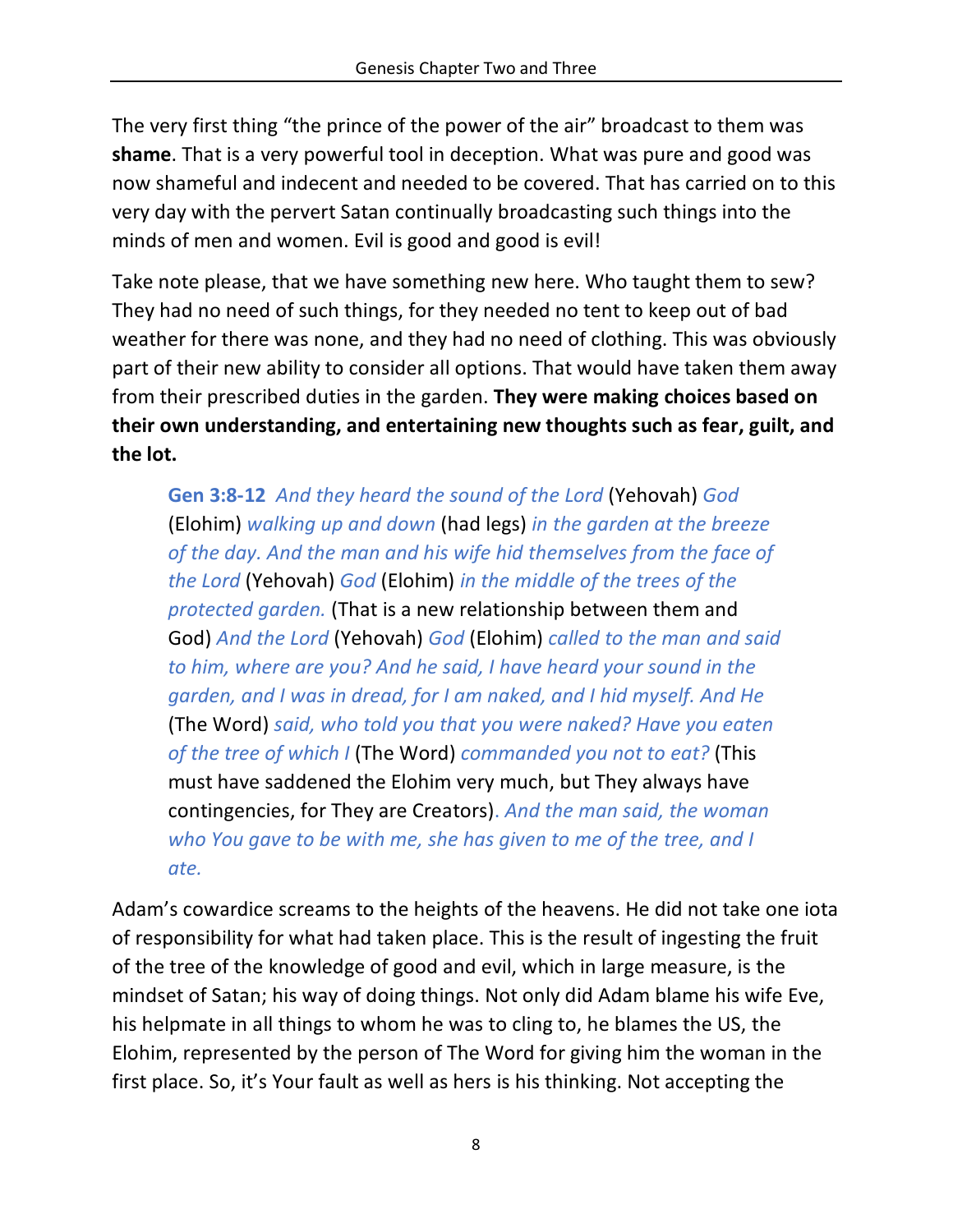reality of wrong decisions is what blinds Satan and all his minions to the state they are in today for they are "above" such things in their thinking. Adam was not going to be Eve's savior in any way, shape, or form; not even in a little bit of it. So now The Word/Yehovah turns to Eve to see if anything can be salvaged.

**Gen 3:13** *And the Lord* (Yehovah) *God* (Elohim) *said to the woman, what is this you have done? And the woman said, the serpent deceived me, and I ate.*

Just imagine how disappointing this was to the Creators. Now we have Eve following her husband's example, the new-found trend to blame others and not themselves. Not one little bit! Next, we have The Word dealing with the serpent. **Notice, He does not ask him any questions or give him any chance to respond.**

**Gen 3:14-15** *And the Lord* (Yehovah) *God* (Elohim) *said to the serpent, because you have done this, you are cursed above all beasts, and above every animal of the field, you shall go on your belly* (no longer on legs)*, and you shall eat dust all the days of your life. And I*  (The Word)*, will put personal hostility between you and the woman, and between your seed and her seed, He will grind your head, and you shall shatter on His heel.*

Watch how Paul addresses this very thing and the example used to instruct us to its meaning and who the parties are.

**Romans 16:17-20** *Now I exhort you brethren, to watch those making divisions and causes of stumbling contrary to the teaching which you learned, and turn away from them. For such ones do not serve our Lord Jesus Christ, but their own belly* (snakes) *and by smooth speaking and flattering words deceive the hearts of the simple. For your obedience* (to the truth) *has become known to all. Therefore, I am glad on your behalf: but I desire you to be wise in what is good, but simple concerning evil. And the God of peace will shatter Satan under your feet* (the Second Eve) *shortly. The favor and acceptance of our Lord Jesus Christ be with you. Amen.*

Do we actually believe our part in the pattern? Paul obviously did. We will address how this plays out later in the Plan. It is vital to our success in it.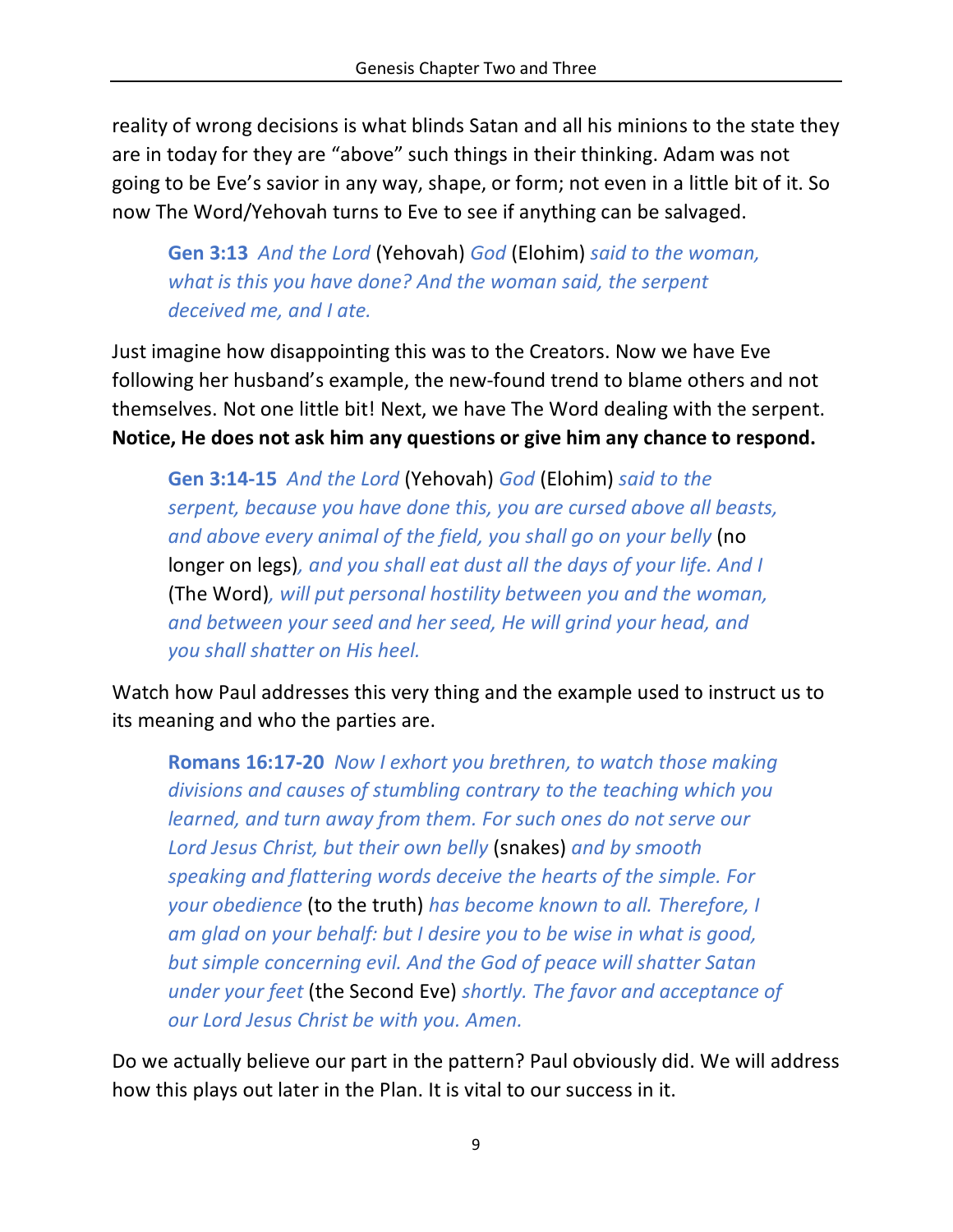**Gen 3:16** *He* (The Word) *said to the woman, I will greatly increase your worrisome toil and your painful pregnancy: you shall bear sons in painful toil. And your pursuits shall* (now) *be towards your husband; and he shall have dominion over you.*

The Elohim changed the basis of the equal relationship between man and woman to one of dominion and rulership at this point in the Plan. This is a very big change for They had hoped that the man and the woman could share a Godly example of Oneness as They did as complete equals in everything. An acceptable human equivalent will not enter the timeline until Abraham and Sarah meet the requirements the Elohim have set. Then it will become evident that The Word/Yehovah will have to be the male counterpart in a union with a wife chosen from among mankind to assure the Plans success.

**Adam and Eve set the agenda for a pattern of the man being the head which will extend right through to the finish of this Plan of Salvation**. **It was at this time that the Elohim understood that the Oneness which They had shared for Eternity would in the future have to change for a period of time**. The Being we know as Christ would in fact have to separate from that Eternal Oneness and become One with His Eternal Companion in a humbler way while in the flesh prior to the shedding of His blood. This will set the standard for those being called to complete the number of the Bride of the two Marriage Covenants. The only reason He could do so is because He was sin free. Once our sins are forgiven and washed away, we can be One with Him as He is with Father, and eventually all of us.

It is important to address sin at this point in the Plan as to what is required because of it. Sin is not forgiven unless there are two things taking place: shed blood and repentance. We will shortly see the results of sin causing the Elohim to have to shed the blood of one of Their creations, to cover sinful behavior.

**Gen 3:17-19** *And He* (The Word) *said to the man, because you have listened to the voice of your wife* (Please note that she had become cunningly smooth like the whispering prognosticating serpent prior to offering up the fruit to Adam)*, and have eaten of the tree about which I commanded you, saying, you shall not eat from it, the ground shall be put under a curse because of you: in worrisome toil you shall*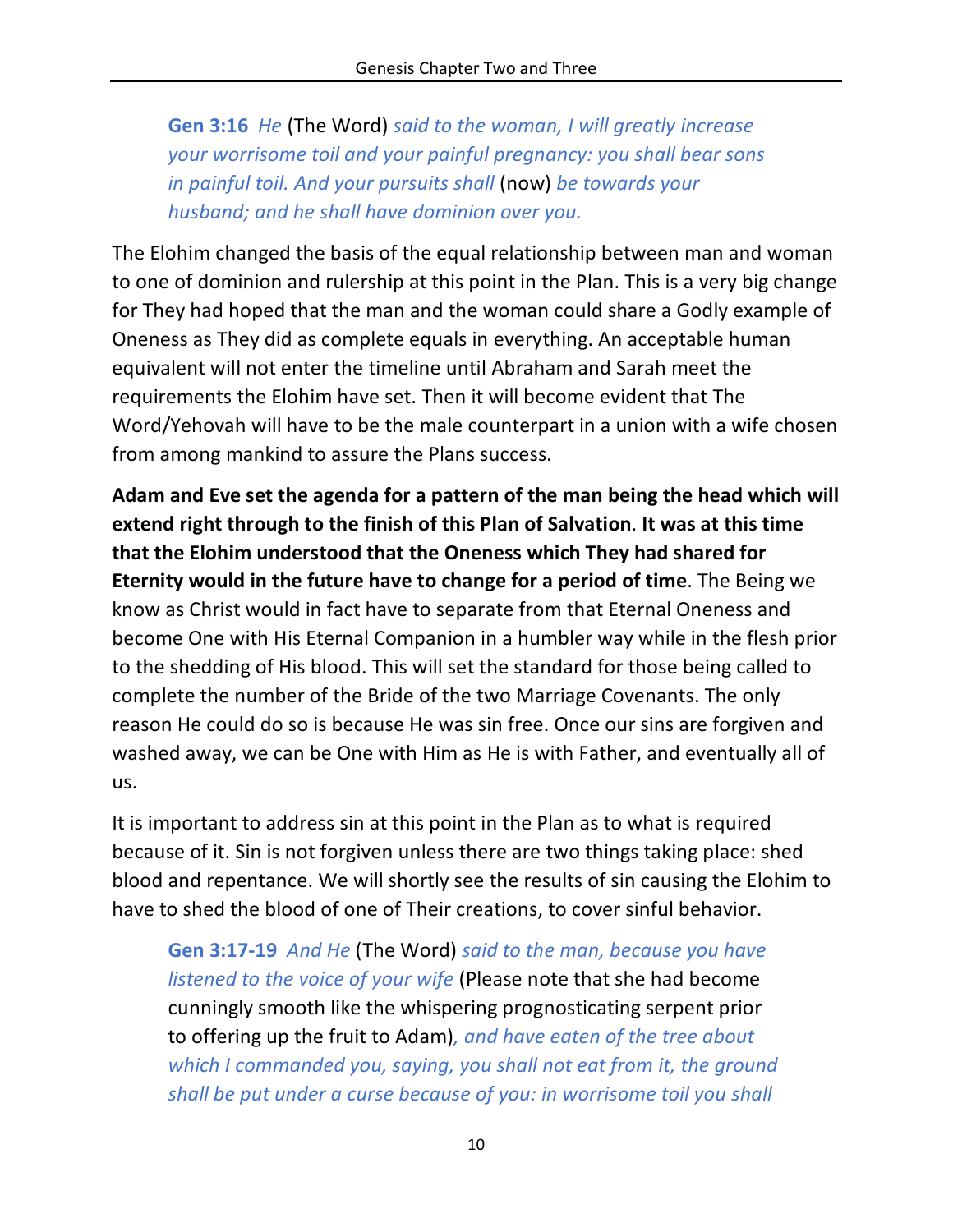*eat of it all the days of your life* (the free lunch is over)*. And it shall bring forth thorns and thistles for you, and you shall eat the plant of the field. By the sweat of your face you shall eat bread until your return to the ground. For you have been taken out of it; for you are dust, and to dust you shall return.*

No more simple system to gain spirit life. They would be proceeding with only using the "spirit of man" until a later date when some guarantees were in place that they were not rearing another Satan. For now, there would be no more simple system to be able to eat either. Adam gave it all up to taste of the forbidden fruit. He made a choice and failed the test which was designed for him to develop some of the righteous character traits of the Elohim. This was always a possible outcome, and once again, our Creators had contingencies to put in place if needed. Watch what the first thing that Adam does with his newfound dominion and rulership over the woman. Do we find it odd that he had never given her a name prior to this dominion?

*Gen 3:20 And the man called the name of his wife, Eve* (life)*, because she would now become the mother of all living* (human) *flesh.*

A big missed opportunity for both Adam and Eve. They had the opportunity to take of the other tree in the middle of the garden, the tree which would have put them in a place to receive life-giving spirit, which is not created in the same manner as flesh and blood. The path has been chosen with the wrong decision being made. Now, the long and arduous process of qualifying in conditions far inferior to those of the protected garden is set to proceed.

**Gen 3:21** *And the Lord* (Yehovah) *God* (Elohim) *made for man and his wife coverings of skin* (from dead animals) *and wrapped them.*

**This is the first occurrence of something having to die to cover sin**. It will now become a mainstay in man's life and is depicting the ultimate sacrifice now being required of The Word, to complete the Plan of Salvation for mankind and ultimately for the fallen angels, if they repent in their future judgment (discussed in the first chapter and chapter 17 of this study.)

**Gen 3:22-24** *And the Lord* (Yehovah) *God* (Elohim) *said, Behold! The man has become as One of US, to know good and evil* (but not with